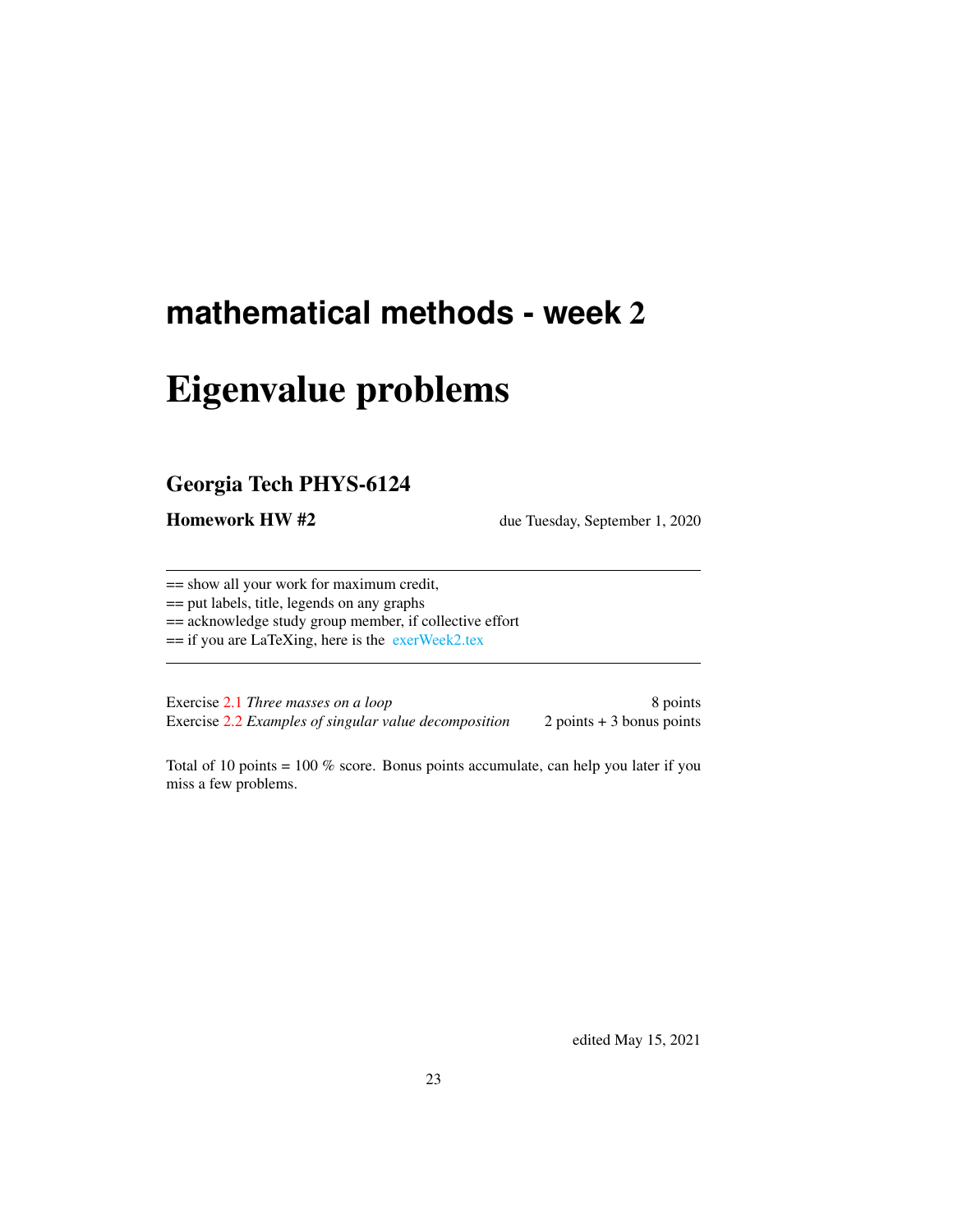## Week 2 syllabus Tuesday, August 25, 2020

If I had had more time, I would have written less — Blaise Pascal, a remark made to a correspondent

Tuesday's lecture is related to AWH Chapter 6 *Eigenvalue problems* [\(click here\).](http://ChaosBook.org/library/ArWeHa13chap6EigenvalueProbs.pdf) The fastest way to watch any week's lecture videos is by letting YouTube run

*the course playlist*

- Please do not get intimated by the length of this week's notes they are here more for me than for you, as notes on these topics for future reference. If you understand the online lectures and can solve the exercises, you are good. The notes you can quickly skim over...
	- Sect. [2.2](#page-2-0) *Using symmetries*
	- Sect. [2.3](#page-3-0) *Normal modes*: The free vibrations of systems, for undamped systems with total energy conserved for which the frequencies of oscillation are real.
	- *Normal modes*
		- Example [2.1](#page-7-0) *Vibrations of a classical CO*<sup>2</sup> *molecule*
	- *A Hamiltonian with a symmetry (4:46 min)*
	- *CO*<sup>2</sup> *molecule (4:07 min)*
	- *Projection operators (5:33 min)*
	- *(Anti)symmetric subspaces (3:04 min)*
	- *Zero mode (5:19 min)*
	- AWH Example 6.2.3 *Degenerate eigenproblem*
	- AWH Example 6.5.2 *Normal modes*
- Matrix decompositions in data science
	- Sect. [2.4](#page-3-1) *Singular Value Decomposition*
	- *Matrices: physics vs data science*
	- *Singular value decomposition (SVD)*
	- *SVD sample calculation*

## 2.1 Other sources

Normal modes are important in aeronautical and mechanical engineering (optional reading for week 2, not required for this course):

• [MIT 16-07-dynamics](https://ocw.mit.edu/courses/aeronautics-and-astronautics/16-07-dynamics-fall-2009) is a typical mathematical methods in engineering course. Normal modes are discussed [here.](https://ocw.mit.edu/courses/aeronautics-and-astronautics/16-07-dynamics-fall-2009/lecture-notes/MIT16_07F09_Lec19.pdf)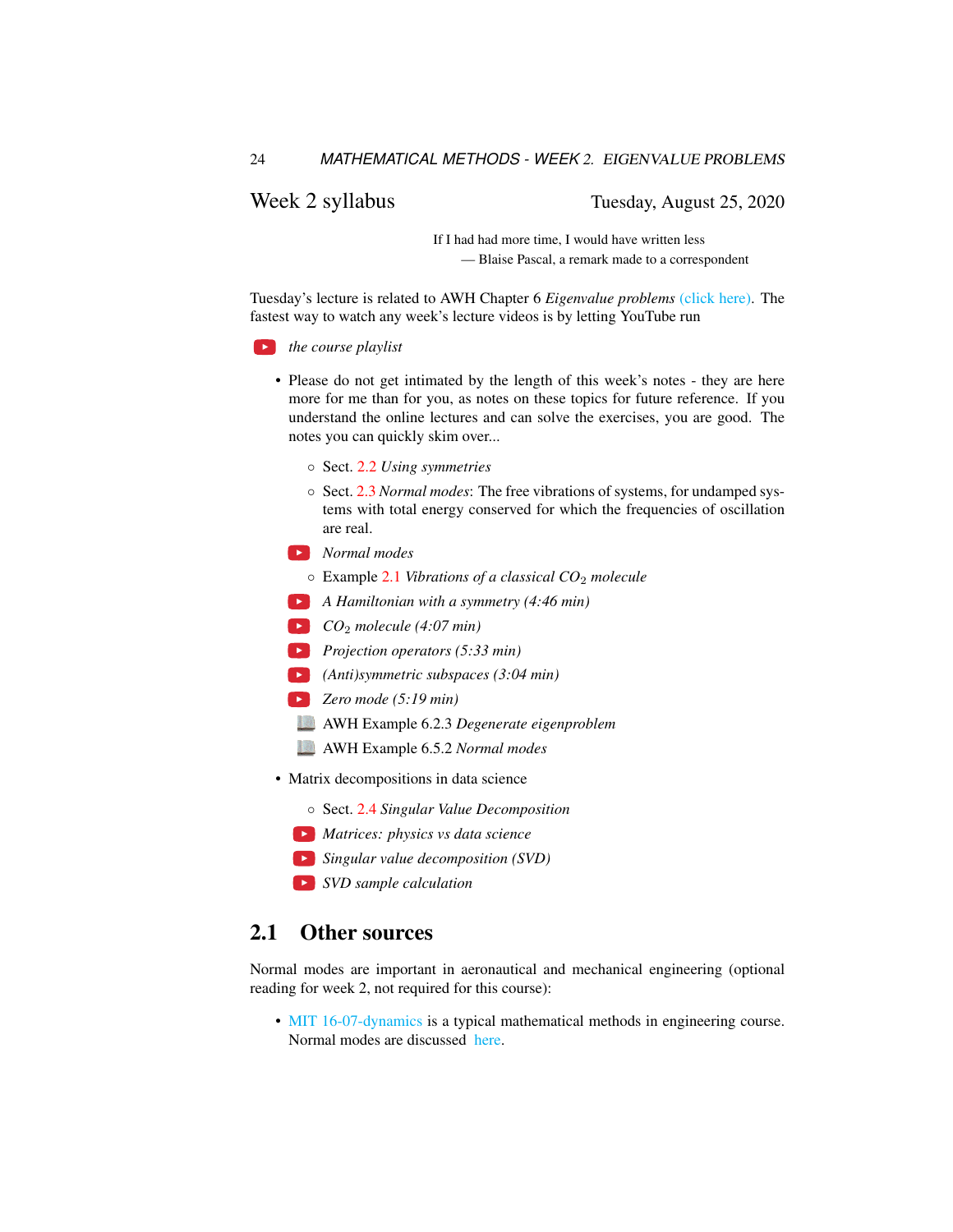- $\circ$  Example [2.2](#page-9-0) pen & paper derivation of normal-modes of the ring of N asymmetric pairs of oscillators (from Gutkin [lecture notes](http://birdtracks.eu/courses/PHYS-7143-19/groups.pdf) example 5.1  $C_n$  *symmetry*).
- Srdjan Ostojic´ [@ostojic\\_srdjan](https://twitter.com/ostojic_srdjan/status/1296748282765553669) writes: The singular value decomposition (SVD)  $\bullet$  [course](https://www.youtube.com/playlist?list=PLMrJAkhIeNNSVjnsviglFoY2nXildDCcv) by [@eigensteve](https://twitter.com/eigensteve) is great: "These lectures go into depth on the singular value decomposition (SVD), one of the most widely used algorithms for data processing, reduced-order modeling, and high-dimensional statistics, following Chapter 1 of *Data-Driven Science and Engineering: Machine Learning, Dynamical Systems, and Control* by [Brunton](http://eigensteve.com) and Kutz [\[2\]](#page-7-1), with databookuw [website](http://databookuw.com) and [chapters.](http://databookuw.com/databook.pdf)"
- We like the discussion of norms, least square problems, and differences between singular value and eigenvalue decompositions in Trefethen and Bau [\[4\]](#page-7-2), cited in sect. [2.4.1.](#page-6-0)
- Andrew: In *[Understanding SVD](https://towardsdatascience.com/understanding-singular-value-decomposition-and-its-application-in-data-science-388a54be95d)* Reza Bagheri develops SVD step-by-step, starting with the concept of eigenvalues through eigenvalue decomposition and then to SVD. I found it good to review some of the linear algebra I had forgotten. It is long, but it takes time to develop each concept which is a style I find very helpful.
- If you later need SVD in your research, Cline and Dhillon [\[3\]](#page-7-3) *Computation of the singular value decomposition* seems to be a handy [cookbook.](http://www.cs.utexas.edu/~inderjit/public_papers/HLA_SVD.pdf)
- *[Eigen Grandito](https://www.reddit.com/r/math/comments/k3ia4q/eigen_grandito_principal_components_analysis_of/)* u/cactus's *Principal Components Analysis of the Taco Bell menu*, an NumPy SVD exploration of the *Onion* [\(1998\)](https://www.theonion.com/taco-bells-five-ingredients-combined-in-totally-new-way-1819564909) classic on Taco Bell's revolutionary Grandito
- ChaosBook [sect. 6.1](http://ChaosBook.org/chapters/ChaosBook.pdf#section.6.1) explains the geometrical intuition behind matrix decompositions.
- In ChaosBook [remark 6.1.](http://ChaosBook.org/chapters/ChaosBook.pdf#section.6.2) *Lyapunov exponents are uncool* Predrag claims that SVD is the wrong thing in dynamics.
- If instead, bedside crocheting is your thing, [click here.](http://www.theiff.org/oexhibits/oe1e.html)

## <span id="page-2-0"></span>2.2 Using symmetries

The big idea #1 of this is week is *symmetry*.

If our physical problem is defined by a (perhaps complicated) Hamiltonian H, another matrix M (hopefully a very simple matrix) is a symmetry if it commutes with the Hamiltonian

$$
[\mathbf{M}, \mathbf{H}] = 0. \tag{2.1}
$$

Than we can use the spectral decomposition  $(1.24)$  of M to block-diagonalize H into a sum of lower-dimensional sub-matrices,

$$
\mathbf{H} = \sum_{i} \mathbf{H}_{i}, \qquad \mathbf{H}_{i} = P_{i} \mathbf{H} P_{i}, \qquad (2.2)
$$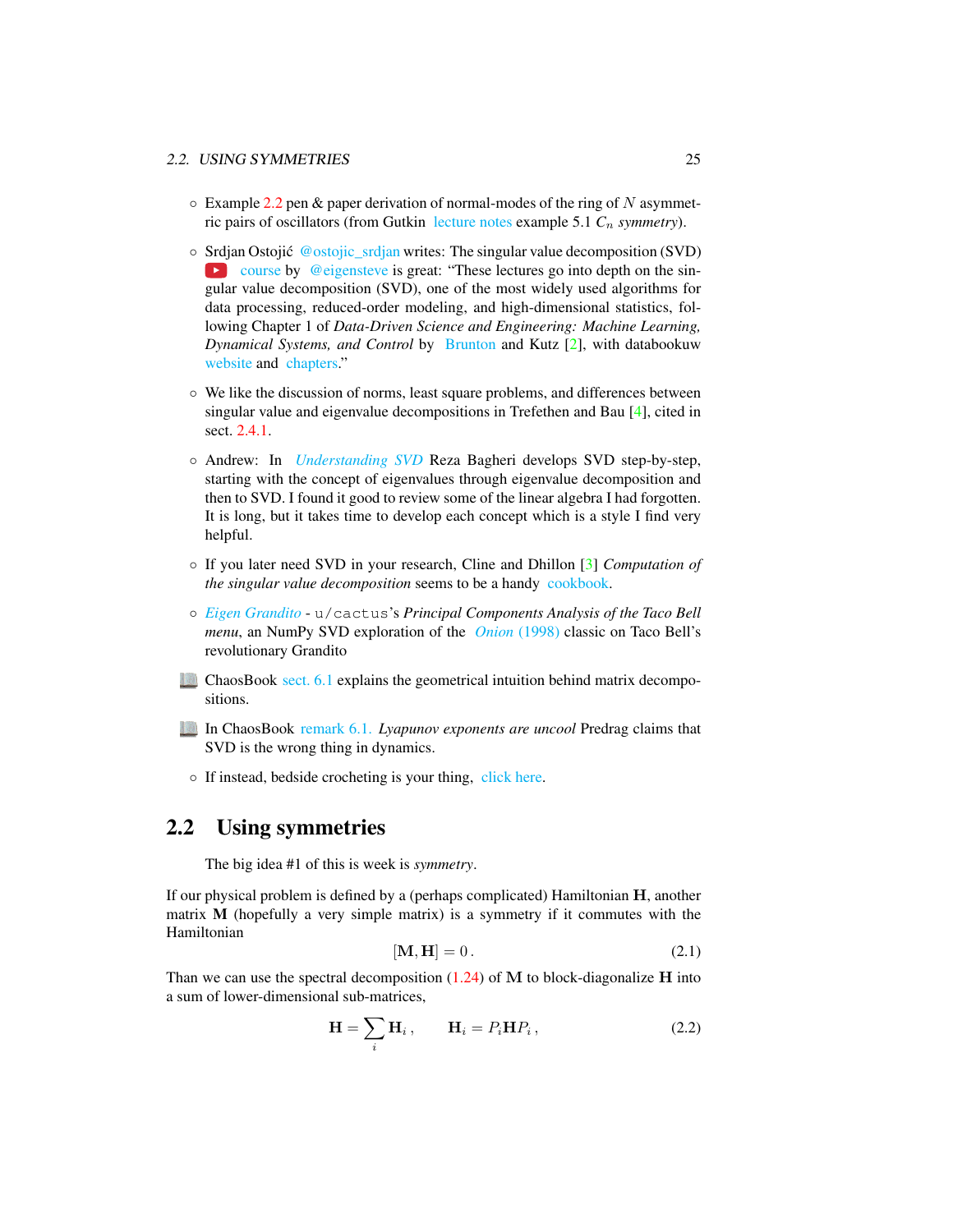and thus significantly simplify the computation of eigenvalues and eigenvectors of H, the matrix of physical interest.

## <span id="page-3-0"></span>2.3 Normal modes

The big idea #2 of this is week is : *many body systems* (molecules, neuronal networks, ...) are ruled by *collective modes*, not individual particles (atoms, neurons, ...).

In the linear, harmonic oscillator approximation, the classical dynamics of a molecule is governed by the Hamiltonian

$$
H = \sum_{i=1}^N \frac{m_i}{2} \dot{x}_i^2 + \frac{1}{2} \sum_{i,j=1}^N x_i^\top V_{ij} x_j ,
$$

where  $\{x_i\}$  are small deviations from the equilibrium, resting points of the molecules labelled *i*.  $V_{ij}$  is a symmetric matrix, so it can be brought to a diagonal form by an orthogonal transformation, to a set of N uncoupled harmonic oscillators or *normal modes* of frequencies  $\{\omega_i\}$ .

<span id="page-3-3"></span>
$$
x \to y = Ux, \qquad H = \sum_{i=1}^{N} \frac{m_i}{2} \left( \dot{y}_i^2 + \omega_i^2 y_i^2 \right). \tag{2.3}
$$

## <span id="page-3-1"></span>2.4 Singular Value Decomposition

Everybody knows that the SVD is the best matrix decomposition !!!

— [@Daniela\\_Witten, 21 July 2020](https://twitter.com/WomenInStat/status/1285610321747611653)

Daniela's Twitter lecture (tweaked by Predrag): If you are in statistics or data science, SVD is the #1 matrix decomposition, and likely the only one you will ever need. And believe me: you are going to need it.

In data science, one often deals with a very large data set  $X$  that can be laid out as an rectangular array, vertically arbitrarily high (*n* time measurements  $x_{1j}, x_{2j}, \dots, x_{nj}$ ; *n* faces), and horizontally relatively short (*m* neuronal voltages  $x_{k1}, x_{k2}, \dots, x_{km}$ ; *m* facial features).

What does the SVD do? You give me an  $[n \times m]$ ,  $n \geq m$  rectangular matrix X, and I'll give you back 3 matrices, an  $[n \times m]$  rectangular matrix U, a diagonal  $[m \times m]$ matrix  $\Sigma$ , and unitary  $[m \times m]$  matrix V that together "decompose" the matrix X:

<span id="page-3-2"></span>
$$
X = U\Sigma V^T. \tag{2.4}
$$

U and V are orthogonal matrices (if X is complex, unitary matrices),

$$
UTU = VTV = VVT = I[m \times m]
$$
 (2.5)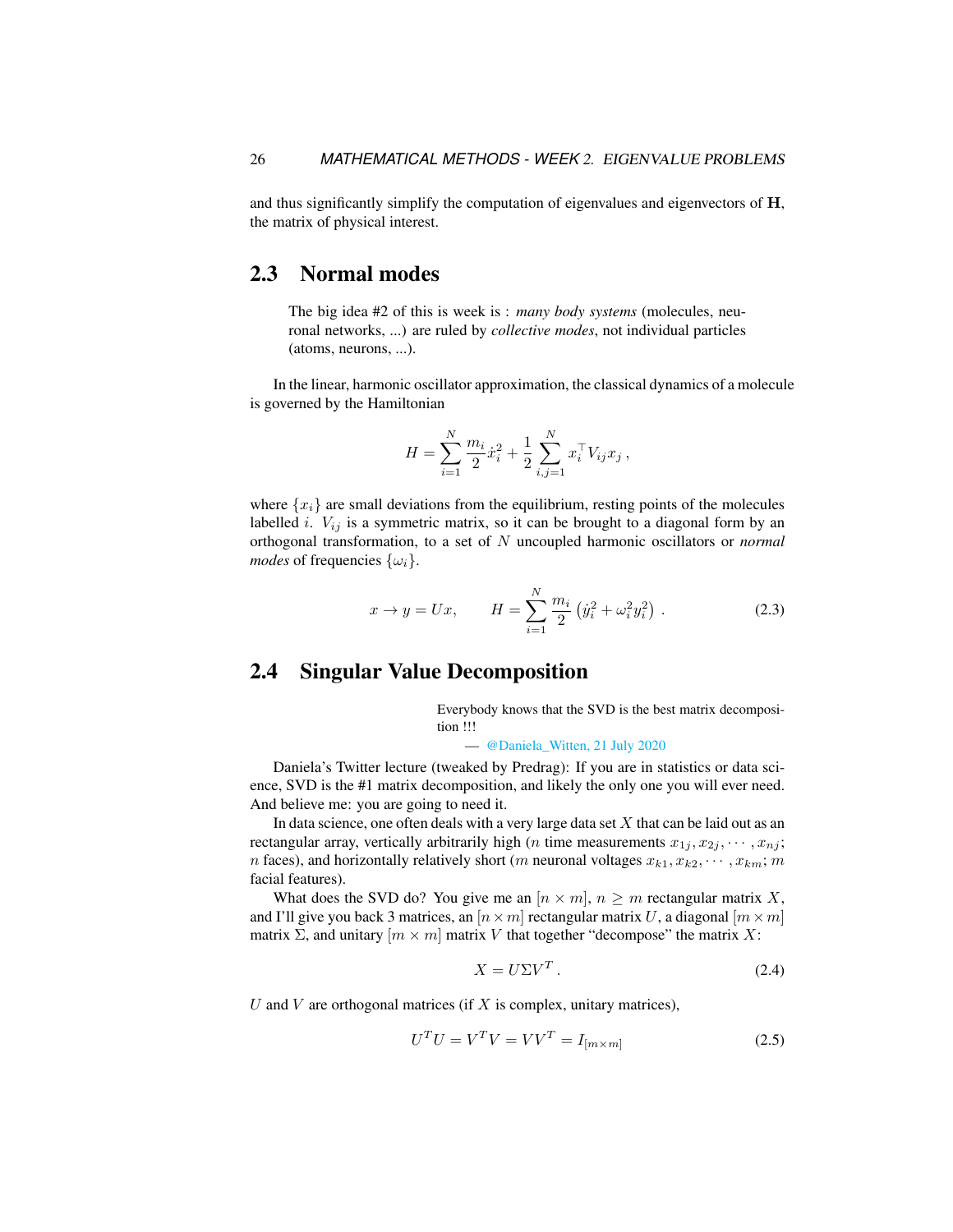#### 2.4. SINGULAR VALUE DECOMPOSITION 27

 $\Sigma$  is diagonal with nonnegative and decreasing elements:

<span id="page-4-0"></span>
$$
\sigma_1 \ge \sigma_2 \ge \ldots \ge \sigma_m \ge 0. \tag{2.6}
$$

Some terminology: the diagonal elements of Σ are the *singular values*, and the columns of U and V are the *left* and *right singular vectors*  $u_k$ ,  $v_i$ . Multiply [\(2.4\)](#page-3-2) from right by V. This implies that if I have the singular value  $\sigma_i$  and the short  $[m \times 1]$  singular vector  $v_j$ , I can multiply it with my data array X to compute the tall,  $[n \times 1]$  singular vector  $u_j$  to

<span id="page-4-1"></span>
$$
X v_j = \sigma_j u_j. \tag{2.7}
$$

How do I compute the singular eigenvalues? From  $(2.4)$  it follows that V is a rotation that diagonalizes the symmetric  $X^T X = \{ \sum_j x_{kj} x_{j\ell} \}$  correlation matrix

<span id="page-4-2"></span>
$$
X^T X = V \Sigma^2 V^T. \tag{2.8}
$$

So this gives us  $v_k$  and  $\sigma_k$  (one always picks the positive root of  $\sigma_k^2$ ) which we label by the decreasing eigenvalues convention [\(2.6\)](#page-4-0), and evaluate  $u_j$  using [\(2.7\)](#page-4-1). Why  $\sigma_k^2$ ? Rectangular matrix  $X$  is dimensionally a strange beast; it relates bricks to oranges, and it's transpose returns oranges to bricks. The result is an (hyper)ellipsoid, with singular vectors as semiaxes, and singular values as lengths along the semiaxes.

Simple as that. What makes this decomposition special (and unique) is the particular set of properties of  $U$ ,  $\Sigma$ , and  $V$ .

Don't be fooled tho:  $UU^T \neq I_{n \times n}$  !!!!!!! In layperson's terms, the columns of U and  $V$  are special: the squared elements of each column of  $U$  and  $V$  sums to 1, and also the inner product (dot product) between each pair of columns in  $U$  equals 0. And the inner product between each pair of columns of  $V$  equals 0.

First of all, let's marvel that this decomposition is not only possible, but easily computable, and even unique (up to sign flips of columns of  $U$  and  $V$ ). Like, why on earth should *every matrix* X be decomposable in this way?

Magic, that's why. OK, so, its existence is magic. But, is it also useful? Well, YES.

Suppose you want to approximate  $X$  with a pair of vectors: that is, a rank-1 approx. Well, the world's best rank-1 approximation to  $X$ , in terms of residual sum of squares, is given by the first columns of  $U$  and  $V$ :

$$
X \approx \sigma_1 u_1 v_1^T \tag{2.9}
$$

is literally the best you can do!!

OK, but what if you want to approximate  $X$  using two pairs of vectors (a rank-2) approximation)? Just calculate

$$
X \approx \sigma_1 u_1 v_1^T + \sigma_2 u_2 v_2^T , \qquad (2.10)
$$

and call it a day.

Want an even better approximation, using rank-k? You *literally can't beat this one*

$$
X \approx \sigma_1 u_1 v_1^T + \sigma_2 u_2 v_2^T + \ldots + \sigma_k u_k v_k^T
$$
\n(2.11)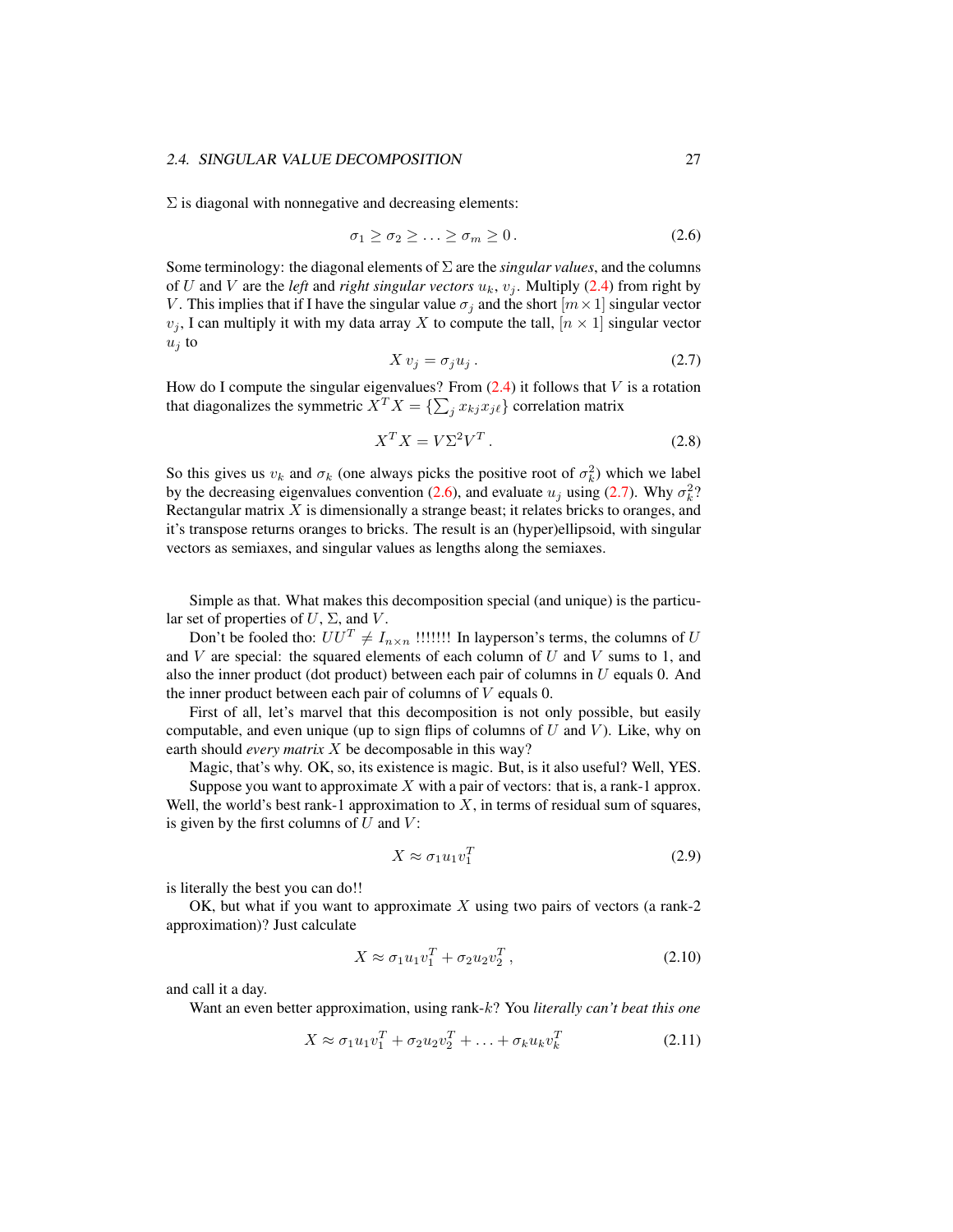*so please don't bother trying*.

OK, so, the SVD gives me the best possible way to approximate any matrix. What is this good for??!!

Ever heard of *principal components analysis* (PCA)? This is just the SVD (after centering columns of X to have mean 0). Columns of V are PC loading vectors. Columns of  $U$  (up to scaling) are PC score vectors.

Bam!!!

How about if you want to impute missing values in your data matrix  $X$ ? (In finance 'impute' means "to assign (a value) to something by inference from the value of the products to which it contributes.) Assuming that the elements of  $X$  are randomly missing (rather than, for instance, larger elements more likely to be missing), the SVD gives you an effective and easy way to impute those values!!

First, fill in missing elements using (say) the column mean. Then, compute SVD to get rank-k approx for (e.g.)  $k = 3$ . Replace the missing elements with the elements of rank-k approx. Rinse and repeat until your answer stops changing.

Voila!! I am not making this up!! The SVD is like a matrix X-ray. For instance:

<span id="page-5-0"></span>
$$
X^T X = V \Sigma^2 V^T, \quad (X^T X)^{-1} = V \Sigma^{-2} V^T \tag{2.12}
$$

<span id="page-5-1"></span>
$$
X(X^T X)^{-1} X^T = U U^T.
$$
 (2.13)

Take a minute to breathe this in. Formulas  $(2.12)$ ,  $(2.13)$  have no U's, and the 3rd (hat matrix from least squares) has no V's or  $\Sigma$ 's!

Wowzers!

Now, you may ask "well what about the eigen-decomposition?" Well I can dispense with that concern in 1 tweet. A symmetric matrix  $A$  (the only type worth eigendecomposing, IMO - internetese for "in my opinion") is just  $A = X^T X$  for some X. And  $X^T X = V \Sigma^2 V^T$  by [\(2.12\)](#page-5-0). SVD  $\gg$  eigen-decomposition. QED

Not convinced? Need me to spell it out for u? Singular vectors are the eigenvectors of A, and singular values are the square roots of the eigenvalues!!! So, the SVD gives you the eigen-decomposition for free!!! Eigen-decomposition *just got owned by the* SVD. That's how it's done!!!!!

The SVD is a great 1-stop shop for data analysis.

Need to know if  $X$  is multi-collinear, before fitting least squares? Check out the singular values. If  $\sigma_1/\sigma_m$  is huge then least squares is a bad idea.

If  $n > m$ , or if  $\sigma_m = 0$  then bad news bears, X isn't even invertible!! To know if the matrix  $X^T X$  is invertible, you just have to check whether the smallest singular value is non-zero. Want to know the rank of  $X$ ? It's just # of non-zero singular values!

Want the Moore-Penrose pseudo-inverse (though please be careful — there are better ways to approximate a matrix inverse)? That's basically the rank-k approx from earlier, but with  $1/\sigma_k$  instead of  $\sigma_k!$ 

And please don't troll me with your comments about how you prefer the QR or LU decompositions. I'm a working mom with 3 kids at home in the midst of a pandemic, I know you don't mean it, and I literally don't have time for this. ([@SusCrockford,](https://twitter.com/SusCrockford/status/1238025028819697664) March 12, 2020 concurs: "The next academic dude who posts about how much work Isaac Newton or whoever got done at Cambridge during the plague I'm coming over to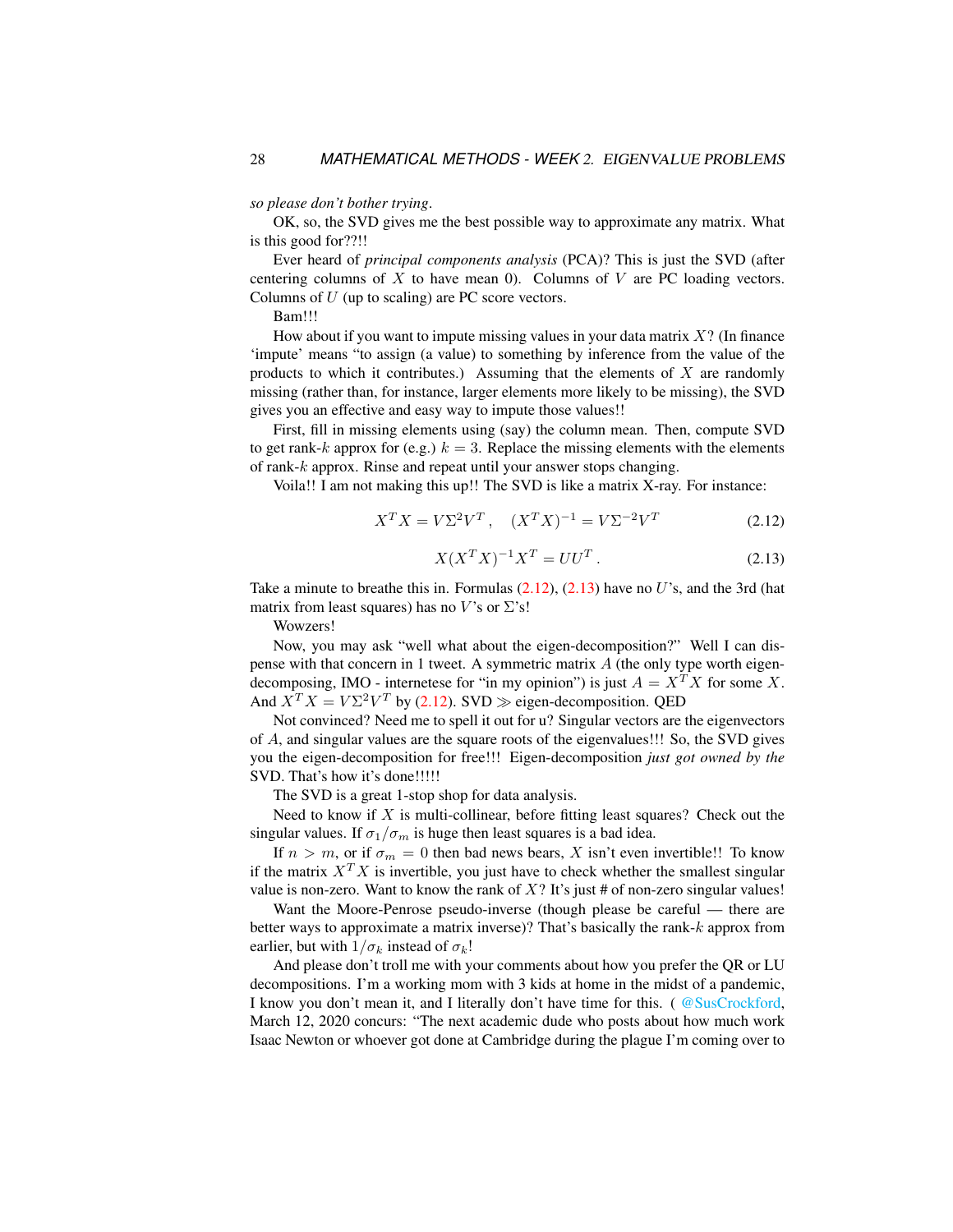their house with my snotty 4y and staying there to develop my genius while he deals with the kid and then we'll see who discovers laws of nature.")

And if you prefer a specialty matrix decomposition, like NMF, then I've got news for you: you got fooled, because that's just a souped up SVD. Honest to god. If you remain convinced that the NMF or any other decomposition discovered in the past 80 years can hold a candle to the SVD, then I can get you a great price on a Tesla-branded vegan unicorn made out of CRISPR. I'll send it to you as soon as you give me all your Bitcoin.

The SVD is super magical and there's so much I've left unsaid. While you can compute it using a single line of code in R or any other halfway decent programming language, it's fun, easy, and safe to DIY with matrix multiplies!!!!

I hope that this thread has helped to grow your appreciation for this magical decomposition. The more you learn about the SVD, the more you will love it. It will take you far on your statistics and data science journey. Godspeed.

The rest is on  $\triangleright$  [YouTube.](https://www.youtube.com/playlist?list=PLMrJAkhIeNNSVjnsviglFoY2nXildDCcv)

#### <span id="page-6-0"></span>2.4.1 Eigen values vs. singular values

It's now more important to learn boring algebra than to practice fun rock throwing. So you take your choice. If you choose happiness over survival too consistently–well, then you die happy. Or else, you thrive grumpily. It's the tragedy of the human condition. About time we changed it, in my humble opinion.

— Hans Moravec

Trefethen and Bau [\[4\]](#page-7-2) *Numerical Linear Algebra*:

· · · not all matrices (even square ones) have an eigenvalue decomposition [here week 1 and sect. [2.3\]](#page-3-0), but all matrices (even rectangular ones) have a singular value decomposition [here sect. [2.4\]](#page-3-1). In applications, eigenvalues tend to be relevant to problems involving the behavior of iterated forms of A, such as matrix powers  $A^k$  or exponentials  $\exp A$ , whereas singular vectors tend to be relevant to problems involving the magnitudes of elements of A , or its inverse.

#### 2.4.2 SVD in dynamical systems

Tosif Ahamed [@\\_mlechha](https://twitter.com/_mlechha) : There are lots of applications in recovering dynamics from data. I'd also like to plug our own eigen-worms, using SVD to go from experimental observations of moving worms to their periodic orbits (and more) [arXiv:1911.10559.](https://arXiv.org/abs/1911.10559)

On 2020-08-20 graduate student [Daniel Dylewsky,](https://github.com/dylewsky) U Washington, gave a good presentation *Koopman Approximations for Multiscale Nonlinear Physics using Dynamic Mode Decomposition*, based on Daniel Dylewsky, Eurika Kaiser, Steven L. Brunton and J. Nathan Kutz *Principal Component Trajectories (PCT): Nonlinear dynamics as a superposition of time-delayed periodic orbits* [arXiv:2005.14321.](https://arXiv.org/abs/2005.14321)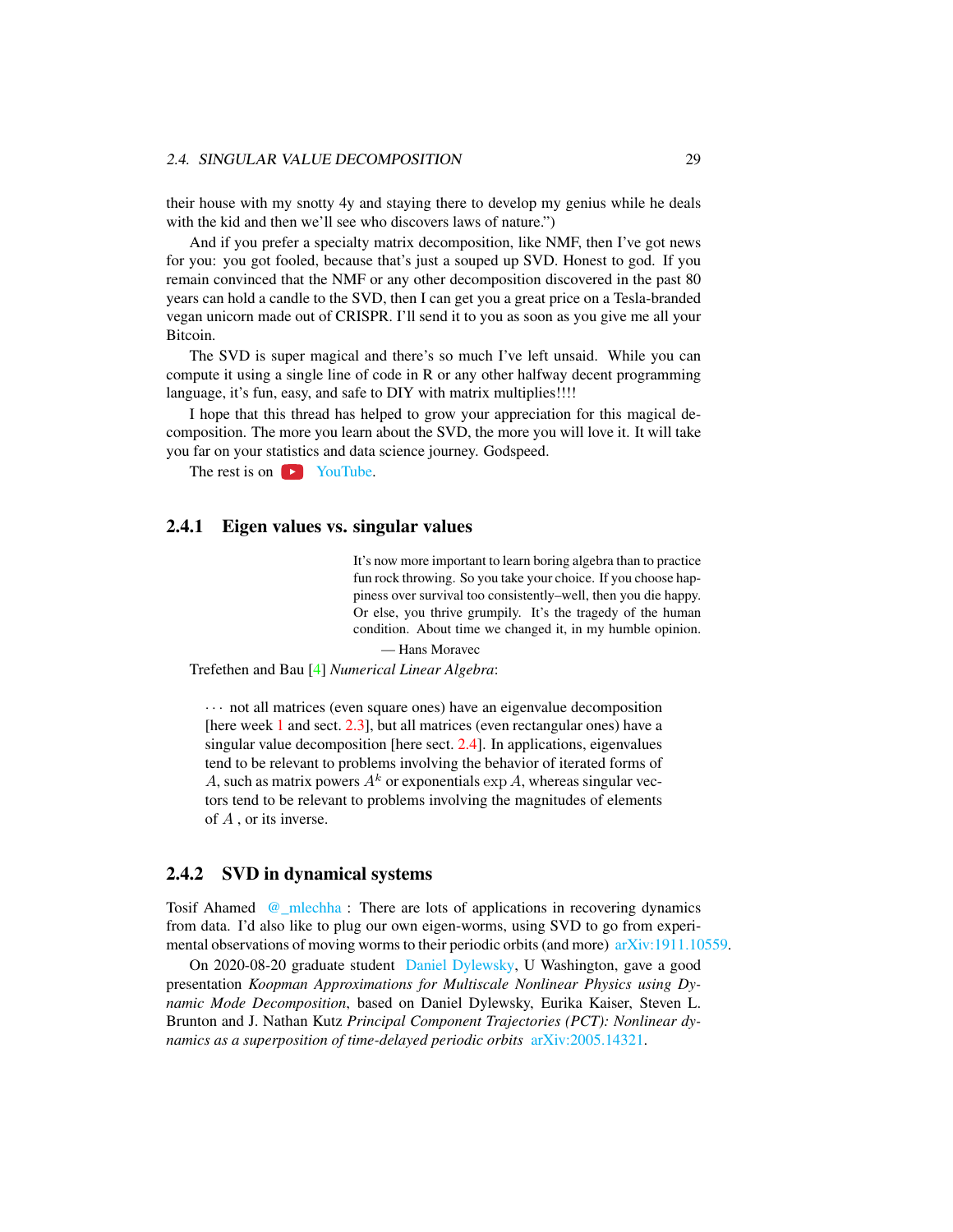#### 2.4.3 SVD in rocket science

Steven L. Brunton *et al. Data-Driven Aerospace Engineering: Reframing the Industry with Machine Learning* [arXiv:2008.10740,](https://arXiv.org/abs/2008.10740) a review: "··· The aerospace industry is poised to capitalize on big data and machine learning, which excels at solving the types of multi-objective, constrained optimization problems that arise in aircraft design and manufacturing. Indeed, emerging methods in machine learning may be thought of as data-driven optimization techniques that are ideal for high-dimensional, non-convex, and constrained, multi-objective optimization problems, and that improve with increasing volumes of data."

#### 2.4.4 SVD in theoretical neuroscience

Srdjan Ostojic again: During my physics education, I have never heard of singular ´ value decomposition.

Almost all matrices in physics are symmetric, and in that case SVD reduces to eigenvalue decomposition.

But for non-symmetric, or especially non-square matrices, SVD is the fundamental tool. So over the recent years, part of the theoretical neuroscience community has been rediscovering how useful SVD is.

For instance, basic results on perceptrons can be understood in a simple way using SVD. Dynamics of learning in deep networks can be understood based on SVD: [arXiv:1312.6120,](https://arXiv.org/abs/1312.6120) [on Pnas,](https://pnas.org/content/116/23/11537) [arXiv:1809.10374.](https://arXiv.org/abs/1809.10374) Non-linear dynamics in recurrent neural networks can be analyzed by starting from the SVD of the connectivity matrix, and keeping dominant terms: [arXiv:1711.09672,](https://arXiv.org/abs/1711.09672) [bioRxiv:350801v3,](https://biorxiv.org/content/10.1101/350801v3) [arXiv:2007.02062,](https://arXiv.org/abs/2007.02062) [arXiv:1909.04358,](https://arXiv.org/abs/1909.04358) [bioRxiv:2020.07.03.185942v1.](https://biorxiv.org/content/10.1101/2020.07.03.185942v1) Non-normal transient dynamics in recurrent networks: [on sciencedirect,](https://sciencedirect.com/science/article/pii/S0896627314003602) [arXiv:1811.07592.](https://arXiv.org/abs/1811.07592)

## References

- <span id="page-7-4"></span>[1] G. B. Arfken, H. J. Weber, and F. E. Harris, *[Mathematical Methods for Physi](http://books.google.com/books?vid=ISBN9780123846549)[cists: A Comprehensive Guide](http://books.google.com/books?vid=ISBN9780123846549)*, Seventh (Academic, New York, 2013).
- <span id="page-7-1"></span>[2] S. L. Brunton and J. N. Kutz, *[Data-driven Science and Engineering: Machine](http://dx.doi.org/10.1017/9781108380690) [Learning, Dynamical Systems, and Control](http://dx.doi.org/10.1017/9781108380690)* (Cambridge Univ. Press, Cambridge UK, 2019).
- <span id="page-7-3"></span>[3] A. K. Cline and I. S. Dhillon, ["Computation of the singular value decomposi](http://dx.doi.org/10.1201/9781420010572-45)[tion",](http://dx.doi.org/10.1201/9781420010572-45) in *[Handbook of Linear Algebra](https://doi.org/10.1201/9781420010572-45)* (CRC Press, 2006), pp. 45-1–45-13.
- <span id="page-7-2"></span>[4] L. N. Trefethen and D. Bau, *[Numerical Linear Algebra](http://dx.doi.org/10.1137/1.9780898719574)* (SIAM, 1997).

### 2.5 Examples

<span id="page-7-0"></span>**Example** 2.1. *Vibrations of a classical CO*<sup>2</sup> *molecule: Consider one carbon and two oxygens constrained to the* x*-axis [\[1\]](#page-7-4) and joined by springs of stiffness* k*, as shown*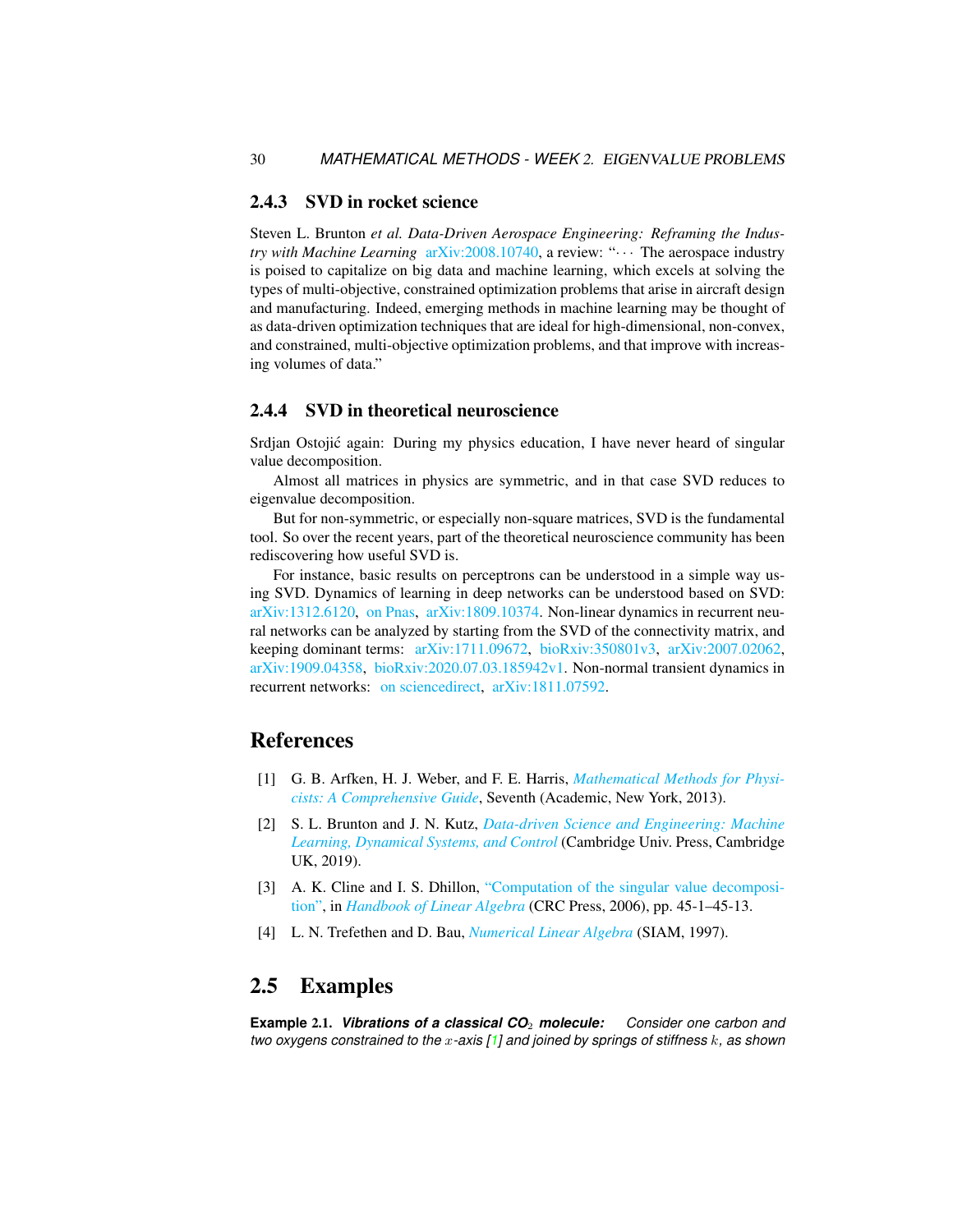

<span id="page-8-0"></span>Figure 2.1: A classical colinear  $CO<sub>2</sub>$  molecule [\[1\]](#page-7-4).

*in figure [2.1.](#page-8-0) Newton's second law says*

<span id="page-8-1"></span>
$$
\ddot{x}_1 = -\frac{k}{M}(x_1 - x_2) \n\ddot{x}_2 = -\frac{k}{m}(x_2 - x_3) - \frac{k}{m}(x_2 - x_1) \n\ddot{x}_3 = -\frac{k}{M}(x_3 - x_2).
$$
\n(2.14)

*The normal modes, with time dependence*  $x_i(t) = x_i \exp(it\omega)$ , *are the common frequency* ω *vibrations that satisfy [\(2.14\)](#page-8-1),*

$$
\mathbf{Hx} = \begin{pmatrix} A & -A & 0 \\ -a & 2a & -a \\ 0 & -A & A \end{pmatrix} \begin{pmatrix} x_1 \\ x_2 \\ x_3 \end{pmatrix} = \omega^2 \begin{pmatrix} x_1 \\ x_2 \\ x_3 \end{pmatrix} \,, \tag{2.15}
$$

*where*  $a = k/m$ ,  $A = k/M$ . Secular determinant det  $(\mathbf{H} - \omega^2 \mathbf{1}) = 0$  now yields a cubic equation for  $\omega^2$ .

*You might be tempted to stick this* [3×3] *matrix into* Mathematica *or whatever, but please do that in some other course. What would understood by staring at the output? In this course we think.*

*First thing to* always *ask yourself is: does the system have a* symmetry*? Yes! Note that the CO<sub>2</sub> molecule [\(2.14\)](#page-8-1) of figure [2.1](#page-8-0) is invariant under*  $x_1 \leftrightarrow x_3$  *interchange, i.e., coordinate relabeling by matrix* σ *that commutes with our law of motion* H*,*

<span id="page-8-3"></span>
$$
\sigma = \begin{pmatrix} 0 & 0 & 1 \\ 0 & 1 & 0 \\ 1 & 0 & 0 \end{pmatrix}, \quad \sigma \mathbf{H} = \mathbf{H}\sigma = \begin{pmatrix} 0 & -A & A \\ -a & 2a & -a \\ A & -A & 0 \end{pmatrix}.
$$
 (2.16)

We can now use the symmetry operator  $\sigma$  to simplify the calculation. As  $\sigma^2 =$ 1*, its eigenvalues are* ±1*, and the corresponding symmetrization, anti-symmetrization* projection operators *(1.30) are*

$$
P_{+} = \frac{1}{2}(\mathbf{1} + \sigma), \qquad P_{-} = \frac{1}{2}(\mathbf{1} - \sigma). \tag{2.17}
$$

*The dimensions*  $d_i = \text{tr } P_i$  *of the two subspaces are* 

<span id="page-8-2"></span>
$$
d_+ = 2, \qquad d_- = 1. \tag{2.18}
$$

*As* σ *and* H *commute, we can now use spectral decomposition (1.24) to block-diagonalize* H *to a 1-dimensional and a 2-dimensional matrix.*

*On the 1-dimensional antisymmetric subspace, the trace of a* [ $1 \times 1$ ] *matrix equals its sole matrix element equals it eigenvalue*

$$
\lambda_{-} = \mathbf{H} P_{-} = \frac{1}{2} (\text{tr } \mathbf{H} - \text{tr } \mathbf{H} \sigma) = (a + A) - a = \frac{k}{M},
$$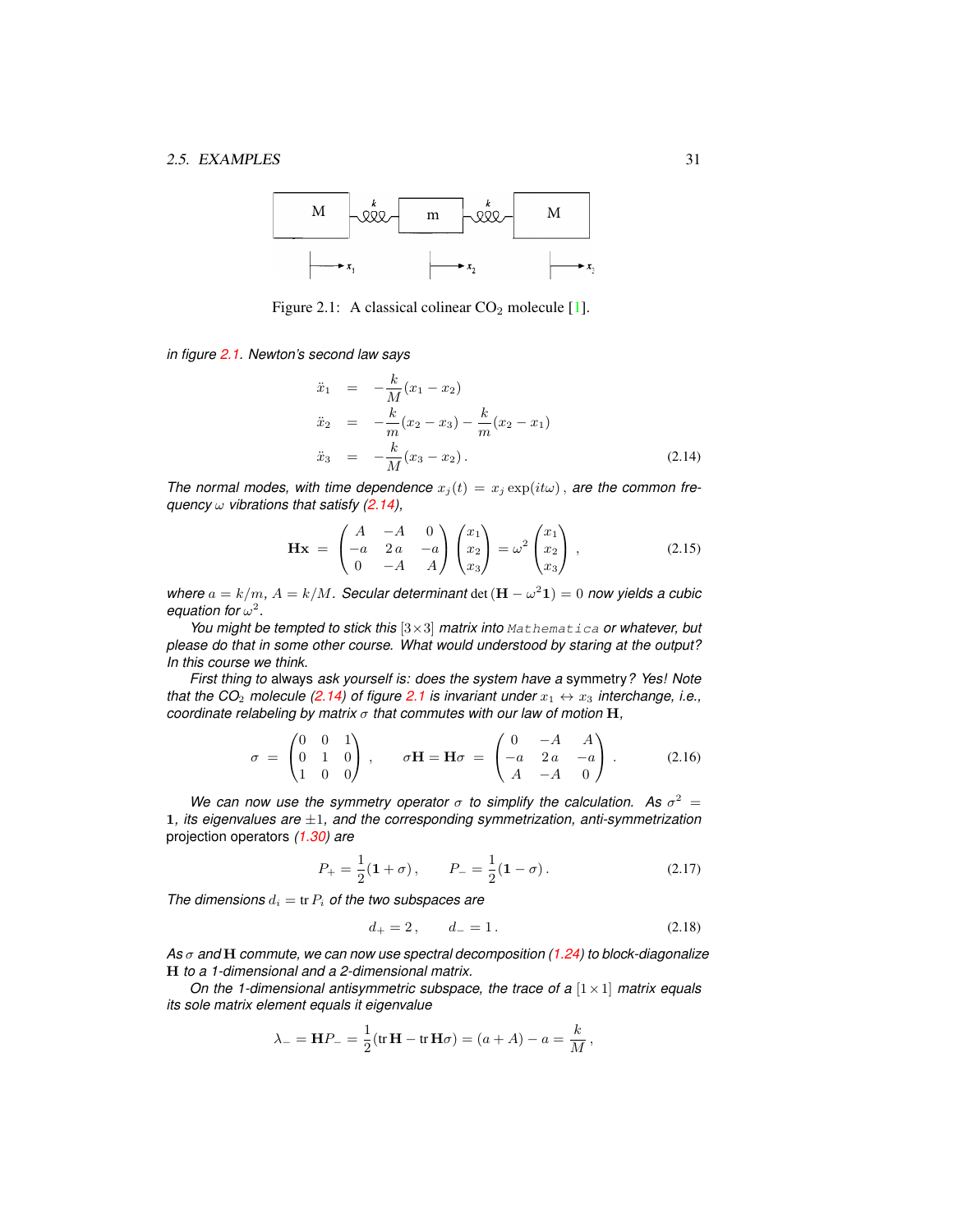so the corresponding eigenfrequency is  $\omega_-^2 = k/M$ . To understand its physical mean-ing, write out the antisymmetric subspace projection operator [\(2.18\)](#page-8-2) explicitly. Its non*vanishing columns are proportional to the sole eigenvector*

$$
P_{-} = \frac{1}{2} \begin{pmatrix} 1 & 0 & -1 \\ 0 & 0 & 0 \\ -1 & 0 & 1 \end{pmatrix} \Rightarrow \mathbf{e}^{(-)} = \begin{pmatrix} 1 \\ 0 \\ -1 \end{pmatrix}.
$$
 (2.19)

*In this subspace the outer oxygens are moving in opposite directions, with the carbon stationary.*

*On the 2-dimensional symmetric subspace, the trace yields the sum of the remaining two eigenvalues*

$$
\lambda_{+} + \lambda_{0} = \text{tr } \mathbf{H} P_{+} = \frac{1}{2} (\text{tr } \mathbf{H} + \text{tr } \mathbf{H} \sigma) = (a + A) + a = \frac{k}{M} + 2 \frac{k}{m}.
$$

*We could disentangle the two eigenfrequencies by evaluating* tr  $H^2P_+$ *, for example, but thinking helps again.*

*There is still another, translational symmetry, so obvious that we forgot it; if we change the origin of the x-axis, the three coordinates*  $x_j \rightarrow x_j - \delta x$  *change, for any continuous translation* δx*, but the equations of motion [\(2.14\)](#page-8-1) do not change their form,*

$$
\mathbf{H}\mathbf{x} = \mathbf{H}\mathbf{x} + \mathbf{H}\delta\mathbf{x} = \omega^2 \mathbf{x} \Rightarrow \mathbf{H}\delta\mathbf{x} = 0.
$$
 (2.20)

*So any translation*  $e^{(0)} = \delta x = (\delta x, \delta x, \delta x)$  *is a nul, 'zero mode' eigenvector of* H *in [\(2.16\)](#page-8-3), with eigenvalue*  $\lambda_0 = \omega_0^2 = 0$ , and thus the remaining eigenfrequency is  $\omega_+^2\,=\,k/M+2\,k/m.$  As we can add any nul eigenvector  ${\rm e}^{(0)}$  to the corresponding e (+) *eigenvector, there is some freedom in choosing* e (+)*. One visualization of the corresponding eigenvector is the carbon moving opposite to the two oxygens, with total momentum set to zero.*

*(Taken from AWH Example 6.2.3* Degenerate eigenproblem*, but done here using symmetries.)*

<span id="page-9-0"></span>**Example** 2.2. *Vibrational spectra of molecules: Consider the ring of pair-wise interactions of two kinds of molecules sketched in figure [2.2](#page-10-0) (a), given by the potential*

<span id="page-9-1"></span>
$$
V(z) = \frac{1}{2} \sum_{i=1}^{N} (k_1 (x_i - y_i)^2 + k_2 (x_{i+1} - y_i)^2) , \qquad z_i = \begin{pmatrix} x_i \\ y_i \end{pmatrix} , \qquad (2.21)
$$

*whose* [2N ×2N] *matrix form is (aside to the cognoscenti: this is a Toeplitz matrix):*

|          |                                                                                                   |                                 |                | $\sim$ 0                               | $\sim 100$                                 |          | $0\qquad 0$                                                         | $-k2$                   |
|----------|---------------------------------------------------------------------------------------------------|---------------------------------|----------------|----------------------------------------|--------------------------------------------|----------|---------------------------------------------------------------------|-------------------------|
| $V_{ij}$ | $\begin{pmatrix} k_1 + k_2 & -k_1 & 0 & 0 \\ -k_1 & k_1 + k_2 & -k_2 & 0 \end{pmatrix}$<br>$-k_1$ |                                 |                | $0 \ldots$                             |                                            | $\theta$ |                                                                     |                         |
|          |                                                                                                   | $-k_2$ $k_1 + k_2$              | $-k_1$ 0  0    |                                        |                                            |          |                                                                     |                         |
|          |                                                                                                   | 0 $-k_1$ $k_1 + k_2$ $-k_2$ 0 0 |                |                                        |                                            |          |                                                                     |                         |
|          |                                                                                                   |                                 | $\sim 100$     | <b>Contract Contract</b>               | $\mathcal{L}^{\text{max}}_{\text{max}}$    |          | $\frac{1}{2}$ and $\frac{1}{2}$ and $\frac{1}{2}$ and $\frac{1}{2}$ |                         |
|          |                                                                                                   |                                 |                |                                        |                                            |          |                                                                     |                         |
|          |                                                                                                   |                                 | $\theta$       | $\begin{array}{ccc} & & 0 \end{array}$ | $\mathbf{1}$ , $\mathbf{1}$ , $\mathbf{1}$ |          |                                                                     | $-k_2$ $k_1+k_2$ $-k_1$ |
|          |                                                                                                   |                                 | $\overline{0}$ | $\begin{array}{ccc} & & 0 \end{array}$ |                                            |          | $\ldots$ 0 $-k_1$                                                   | $k_1 + k_2$             |

*This potential matrix is a holy mess. How do we find an orthogonal transformation [\(2.3\)](#page-3-3) that diagonalizes it? Look at figure [2.2](#page-10-0) (a). Molecules lie on a circle, so that suggests we should use a Fourier representation. As the*  $i = 1$  *labelling of the starting molecule*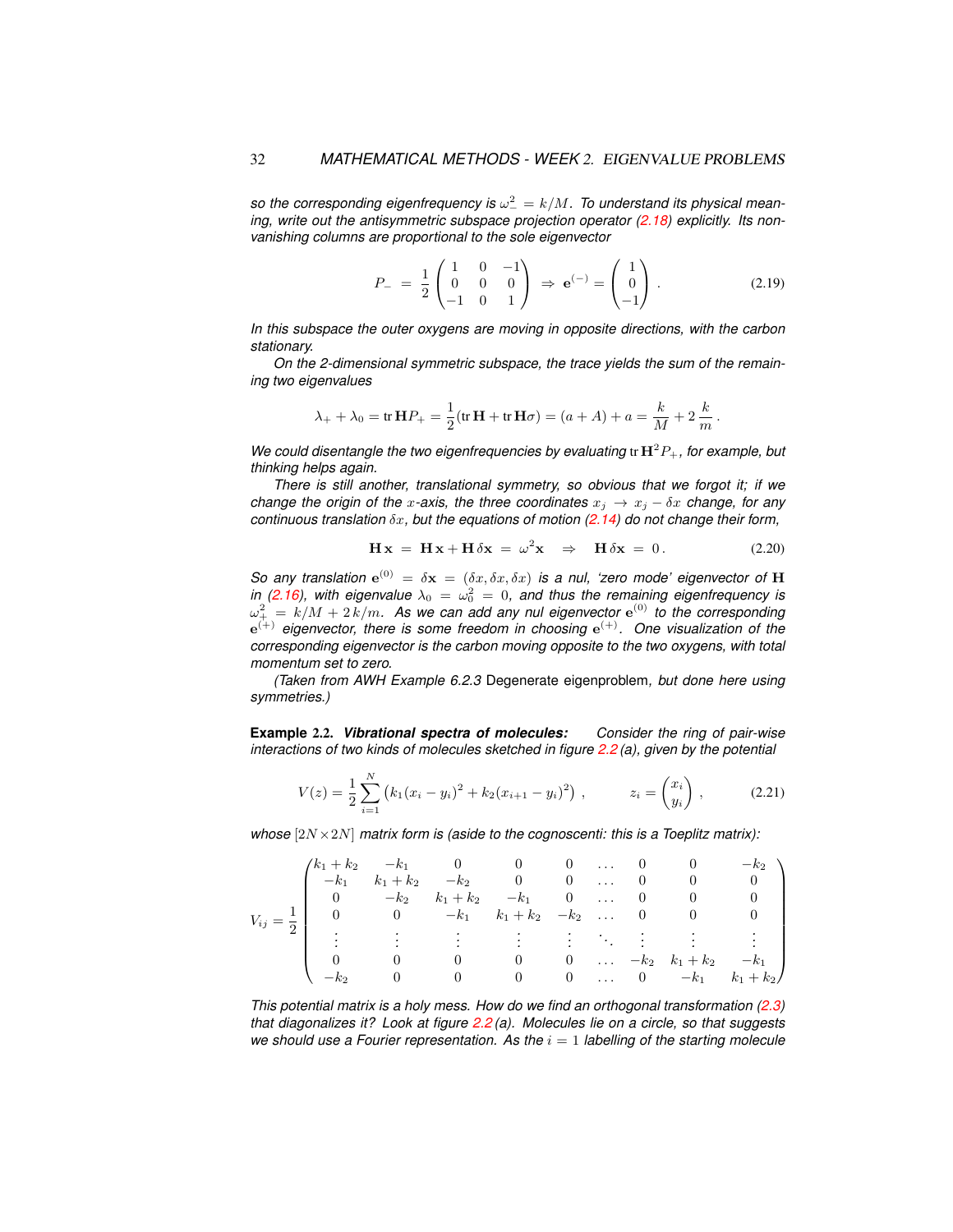

<span id="page-10-0"></span>Figure 2.2: (a) Chain with circular symmetry. (b) Dependance of frequency on the representation wavenumber k. (c) Molecule with  $D_3$  symmetry. (B. Gutkin)

*on a ring is arbitrary, we are free to relabel them, for example use the next molecule pair as the starting one. This relabelling is accomplished by the* [2N ×2N] *permutation matrix (or 'one-step shift', 'stepping' or 'translation' matrix)* M *of form*

$$
\begin{pmatrix}\n0 & 0 & \dots & 0 & I \\
I & 0 & \dots & 0 & 0 \\
0 & I & \dots & 0 & 0 \\
\vdots & \vdots & \ddots & \vdots & \vdots \\
0 & 0 & \dots & I & 0\n\end{pmatrix}\n\begin{pmatrix}\nz_1 \\
z_2 \\
z_3 \\
\vdots \\
z_n\n\end{pmatrix}\n=\n\begin{pmatrix}\nz_n \\
z_1 \\
z_2 \\
\vdots \\
z_{n-1}\n\end{pmatrix}, \quad I = \begin{pmatrix} 1 & 0 \\ 0 & 1 \end{pmatrix}, \quad z_i = \begin{pmatrix} x_i \\ y_i \end{pmatrix} \quad (2.22)
$$

*Projection operators corresponding to* M *are worked out in example 10.1. They are* N *distinct* [2N ×2N] *matrices,*

$$
P_k = \begin{pmatrix} I & \bar{\lambda}I & \bar{\lambda}^2I & \dots & \bar{\lambda}^{N-2}I & \bar{\lambda}^{N-1}I \\ \lambda I & I & \bar{\lambda}I & \dots & \bar{\lambda}^{N-3}I & \bar{\lambda}^{N-2}I \\ \lambda^2I & \lambda I & I & \dots & \bar{\lambda}^{N-4}I & \bar{\lambda}^{N-3}I \\ \vdots & \vdots & \vdots & \ddots & \vdots & \vdots \\ \lambda^{N-2}I & \lambda^{N-3}I & \lambda^{N-4}I & \dots & I & \bar{\lambda}I \\ \lambda^{N-1}I & \lambda^{N-2}I & \lambda^{N-2}I & \dots & \lambda I & I \end{pmatrix}, \qquad \lambda = \exp\left(\frac{2\pi i}{N}k\right) \tag{2.23}
$$

*which decompose the* 2N*-dimensional configuration space of the molecule ring into a* direct sum of N 2-dimensional spaces, one for each discrete Fourier mode  $k =$  $0, 1, 2, \cdots, N-1.$ 

*The system [\(2.21\)](#page-9-1) is clearly invariant under the cyclic permutation relabelling* M*,*  $[V, M] = 0$  *(though checking this by explicit matrix multiplications might be a bit tedious)*, *so the* P<sup>k</sup> *decompose the interaction potential* V *as well, and reduce its action to the* k*th 2-dimensional subspace. Thus the* [2N ×2N] *diagonalization [\(2.3\)](#page-3-3) is now reduced to a* [2×2] *diagonalization which one can do by hand. The resulting* k*th space is spanned*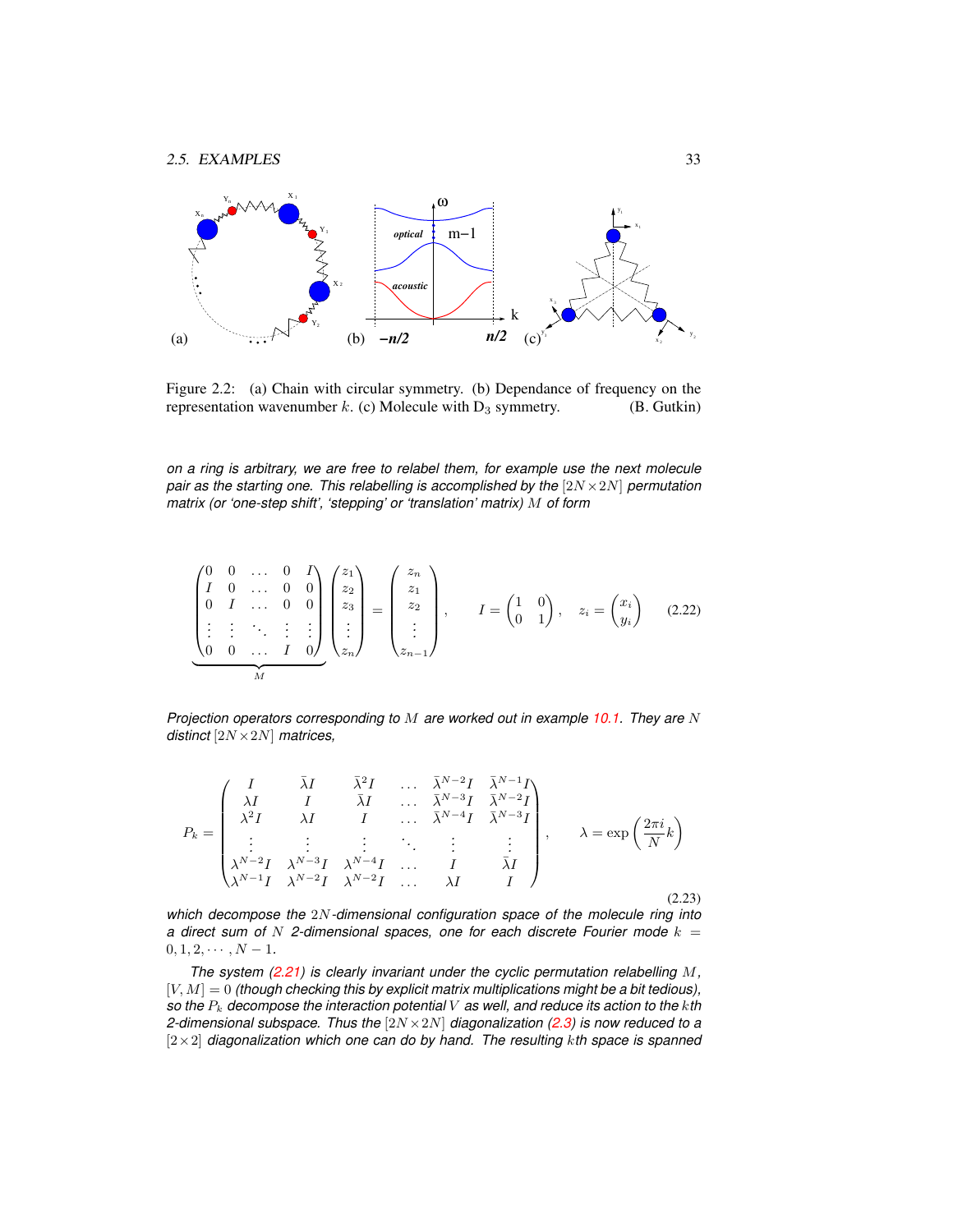*by two* 2N*-dimensional vectors, which we guess to be of form:*

$$
\eta_1 = \frac{1}{\sqrt{n}} \begin{pmatrix} 1 \\ 0 \\ \lambda \\ 0 \\ \vdots \\ \lambda^{n-1} \\ 0 \end{pmatrix}, \qquad \eta_2 = \frac{1}{\sqrt{n}} \begin{pmatrix} 0 \\ 1 \\ 0 \\ \lambda \\ \vdots \\ 0 \\ \lambda^{n-1} \end{pmatrix}.
$$

*In order to find eigenfrequences we have to consider action of* V *on these two vectors:*

$$
V\eta_1 = (k_1 + k_2)\eta_1 - (k_1 + k_2\lambda)\eta_2, \qquad V\eta_2 = (k_1 + k_2)\eta_2 - (k_1 + k_2\overline{\lambda})\eta_1.
$$

*The corresponding eigenfrequencies are determined by the equation:*

$$
0 = \det \left( \begin{pmatrix} k_1 + k_2 & -(k_1 + k_2 \lambda) \\ -(k_1 + k_2 \overline{\lambda}) & k_1 + k_2 \end{pmatrix} - \frac{\omega^2}{2} I \right) \implies
$$
  

$$
\frac{1}{2} \omega_{\pm}^2(k) = k_1 + k_2 \pm |k_1 + k_2 \lambda^k|,
$$
 (2.24)

*one acoustic (* $\omega(0) = 0$ *), one optical, see figure [2.2](#page-10-0)(b)* and the *[acoustic and optical](https://en.wikipedia.org/wiki/Phonon#Acoustic_and_optical_phonons) phonons wiki.* (*B. Gutkin*)  $phonons$  *wiki.* 

**Example 2.3. An SVD hand calculation.** Given a rectangular  $[n \times m] = [4 \times 3]$  "data *matrix"* √

<span id="page-11-1"></span>
$$
X = \begin{pmatrix} 0 & \sqrt{2} & 0 \\ 1 & 2 & 1 \\ 1 & 0 & 1 \\ 0 & 0 & 0 \end{pmatrix}
$$
 (2.25)

*in this example we implement by hand its singular value decomposition*

<span id="page-11-0"></span>
$$
X = U\Sigma V^T. \tag{2.26}
$$

*A side remark: by inspection, the 1st and 3rd rows of* X *are not independent from the 2nd, the rank of the data matrix* X *is 2, so expect one zero eigenvalue.*

*The 'right',*  $[m \times m] = [3 \times 3]$  *correlation matrix (see [\(2.7\)](#page-4-1) and [\(2.8\)](#page-4-2)) is* 

$$
C_r = X^T X = \begin{pmatrix} 2 & 2 & 2 \\ 2 & 6 & 2 \\ 2 & 2 & 2 \end{pmatrix} .
$$
 (2.27)

*The zeroes of its characteristic polynomial*

$$
\det\left(C_r - \lambda 1\right) = (-8 + \lambda)(-2 + \lambda)\lambda = 0\tag{2.28}
$$

*yield eigenvalues*

$$
\{\lambda_1, \lambda_2, \lambda_3\} = \{8, 2, 0\} \tag{2.29}
$$

*You are free to find the corresponding eigenvectors any way you like. If you use projection operators, you will also need the matrix squared:*

$$
C_r^2 = \left(\begin{array}{ccc} 12 & 20 & 12\\ 20 & 44 & 20\\ 12 & 20 & 12 \end{array}\right)
$$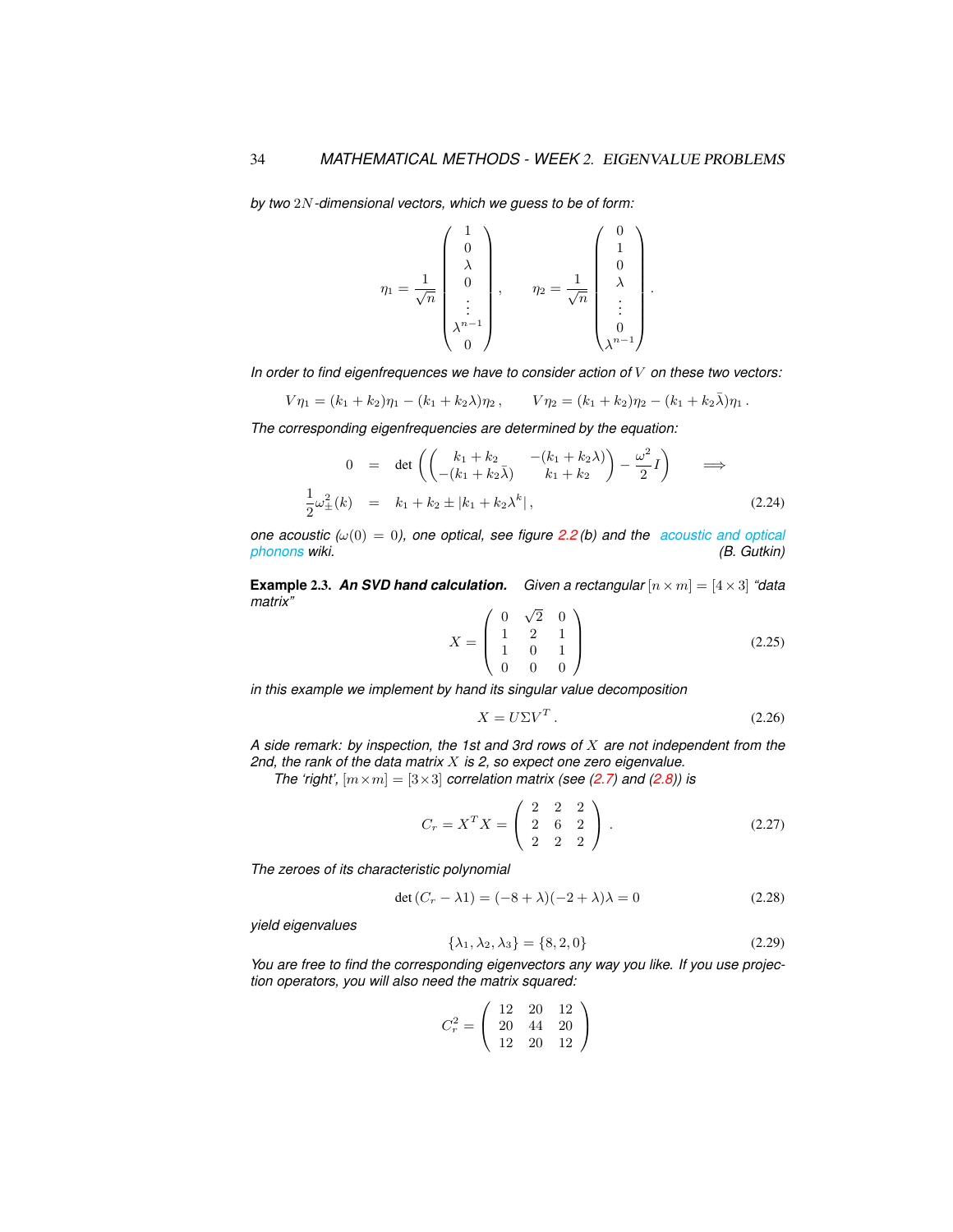*The associated projection operators are:*

$$
P_1 = \frac{(C_r - 2 \cdot 1)(C_r - 0 \cdot 1)}{(8 - 2)(8 - 0)} = \frac{1}{6 \cdot 8}(C_r^2 - 2C_r) = \frac{1}{6} \begin{pmatrix} 1 & 2 & 1 \ 2 & 4 & 2 \ 1 & 2 & 1 \end{pmatrix}
$$
(2.30)  
\n
$$
P_2 = \frac{(C_r - 8 \cdot 1)(C_r - 0 \cdot 1)}{(2 - 8)(2 - 0)} = \frac{1}{6 \cdot 2}(-C_r^2 + 8C_r) = \frac{1}{3} \begin{pmatrix} 1 & -1 & 1 \ -1 & 1 & -1 \ 1 & -1 & 1 \end{pmatrix}
$$
  
\n
$$
P_3 = \frac{(C_r - 8 \cdot 1)(C_r - 2 \cdot 1)}{(0 - 8)(0 - 2)} = \frac{1}{8 \cdot 2}(C_r^2 - 10C_r + (8 \cdot 2)1) = \frac{1}{2} \begin{pmatrix} 1 & 0 & -1 \ 0 & 0 & 0 \ -1 & 0 & 1 \end{pmatrix}
$$

*Each column of a projection operator is the same right eigenvector, with a different prefactor, and its rows are likewise proportional to the same left eigenvector. SVD, however, demands that the eigenvectors be normalized to unit length, for example*

$$
v_1 = \frac{1}{\sqrt{6}} \begin{pmatrix} 1 \\ 2 \\ 1 \end{pmatrix} \tag{2.31}
$$

*The three normalized right singular vectors, taken as the columns, form the rotation matrix*

<span id="page-12-0"></span>
$$
V = \begin{pmatrix} v_1 & v_2 & v_3 \end{pmatrix} = \begin{pmatrix} \frac{1}{\sqrt{6}} & \frac{1}{\sqrt{3}} \\ \frac{2}{\sqrt{6}} & -\frac{2}{\sqrt{3}} \\ \frac{1}{\sqrt{6}} & \frac{1}{\sqrt{3}} \end{pmatrix} \begin{pmatrix} -\frac{1}{\sqrt{2}} \\ 0 \\ \frac{1}{\sqrt{2}} \end{pmatrix}
$$
(2.32)

*The "left", "big" correlation matrix*

$$
C_l = X X^T = \begin{pmatrix} 2 & 2\sqrt{2} & 0 & 0 \\ 2\sqrt{2} & 6 & 2 & 0 \\ 0 & 2 & 2 & 0 \\ 0 & 0 & 0 & 0 \end{pmatrix}
$$
 (2.33)

*characteristic polynomial has the same non-zero eigenvalues*

$$
\det (C_l - \lambda 1) = (-8 + \lambda)(-2 + \lambda)\lambda^2 = 0, \qquad (2.34)
$$

*but an extra zero eigenvalue. Going through the same algebra as for*  $C_r$ , we find that  $C_l$ *(unnormalized) eigenvectors can be presented as columns of matrix*

<span id="page-12-2"></span>
$$
\hat{U} = \begin{pmatrix}\n\sqrt{2} & 3 & 1 & 0 \\
-\frac{1}{\sqrt{2}} & 0 & 1 & 0 \\
0 & 0 & 0 & 1 \\
\sqrt{2} & -1 & 1 & 0\n\end{pmatrix}
$$
\n(2.35)

*After normalization to unit length we refer to them as the left singular vectors.*

The singular values are, by definition, the positive square roots of  $C_r$  or  $C_l$  eigen*values* √ √

$$
\{\sigma_1, \sigma_2, \sigma_3\} = \{2\sqrt{2}, \sqrt{2}, 0\}
$$
 (2.36)

*so the diagonal singular values matrix is given by*

<span id="page-12-1"></span>
$$
\Sigma = \begin{pmatrix} 2\sqrt{2} & 0 & 0 \\ 0 & \sqrt{2} & 0 \\ 0 & 0 & 0 \\ 0 & 0 & 0 \end{pmatrix}
$$
 (2.37)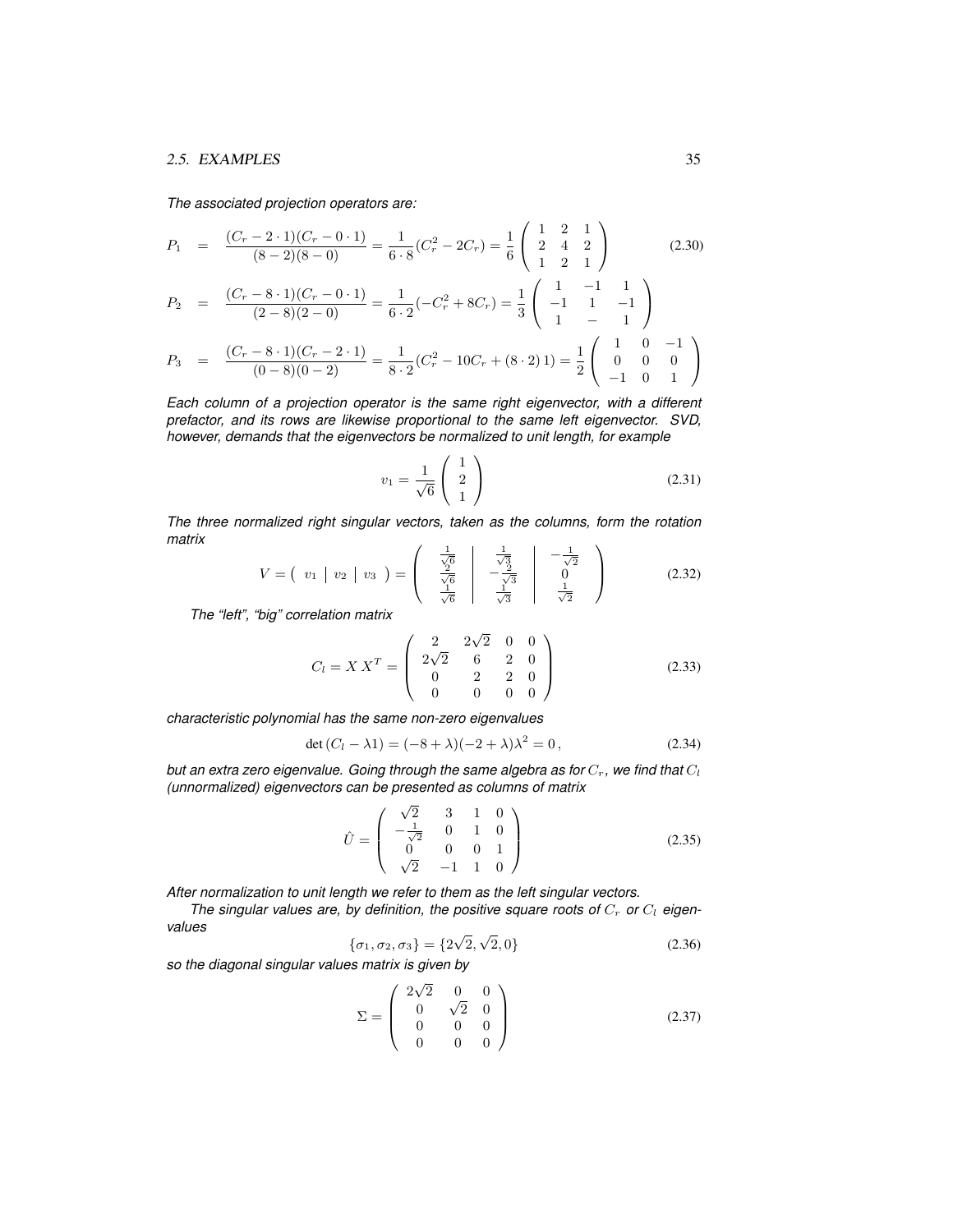*SVG decomposition [\(2.26\)](#page-11-0)* is of form  $X = U\Sigma V^{T}$ . Now that we have the right *eigenvectors matrix* V *, and the diagonal singular values matrix* Σ*, we could compute the left eigenvectors matrix*  $U = XV/\Sigma$ , as can be done in some of the examples in *exercise [2.2.](#page-13-1) But zero singular values make this a bit tricky, so here we compute instead* also U from the  $C_l$  eigenvalue equation, and verify that we indeed get the rectangular *data matrix exercise [2.25](#page-11-1) back:*

$$
U\Sigma V^T = \left(\begin{array}{ccc} 0 & \sqrt{2} & 0 \\ 1 & 2 & 1 \\ 1 & 0 & 1 \\ 0 & 0 & 0 \end{array}\right)
$$

*A sanity check: Mathematica does all this in one line:*  ${U, \Sigma, V} =$  *Singular ValueDecomposition*[X]  $\Rightarrow$ 

$$
U = \begin{pmatrix} \frac{1}{\sqrt{6}} & -\frac{1}{\sqrt{3}} & 0 & \frac{1}{\sqrt{2}} \\ \frac{\sqrt{3}}{2} & 0 & 0 & -\frac{1}{2} \\ \frac{1}{2\sqrt{3}} & \sqrt{\frac{2}{3}} & 0 & \frac{1}{2} \\ 0 & 0 & 1 & 0 \end{pmatrix}, \qquad \Sigma = \begin{pmatrix} 2\sqrt{2} & 0 & 0 \\ 0 & \sqrt{2} & 0 \\ 0 & 0 & 0 \\ 0 & 0 & 0 \end{pmatrix}
$$
(2.38)  

$$
V = \begin{pmatrix} \frac{1}{\sqrt{6}} & \frac{1}{\sqrt{3}} & -\frac{1}{\sqrt{2}} \\ \sqrt{\frac{2}{3}} & -\frac{1}{\sqrt{3}} & 0 \\ \frac{1}{\sqrt{6}} & \frac{1}{\sqrt{3}} & \frac{1}{\sqrt{2}} \end{pmatrix}
$$
(2.39)

*verifying [\(2.32\)](#page-12-0), [\(2.37\)](#page-12-1), and [\(2.35\)](#page-12-2).*

## **Exercises**

- <span id="page-13-0"></span>2.1. Three masses on a loop. Three identical masses, connected by three identical springs, are constrained to move on a circle hoop as shown in figure [2.3.](#page-14-0) Find the normal modes. Hint: write down coupled harmonic oscillator equations, guess the form of oscillatory solutions. Then use basic matrix methods, i.e., find zeros of a characteristic determinant, find the eigenvectors, etc.. (Kimberly Y. Short)
- <span id="page-13-1"></span>2.2. **Examples of singular value decomposition.** Bring, by hand calculation, the following matrices into SVD form:

$$
A = \begin{pmatrix} 3 & 0 \\ 0 & -2 \end{pmatrix}, B = \begin{pmatrix} 2 & 0 \\ 0 & 3 \end{pmatrix}, C = \begin{pmatrix} 0 & 2 \\ 0 & 0 \\ 0 & 0 \end{pmatrix}
$$

$$
D = \begin{pmatrix} 1 & 1 \\ 0 & 0 \end{pmatrix}, E = \begin{pmatrix} 1 & 1 \\ 1 & 1 \end{pmatrix}. \tag{2.40}
$$

The goal is to verify that any matrix, including these, has the unique SVD decomposition, and  $(2.8)$ ,  $(2.6)$  and  $(2.7)$  should suffice for the job.